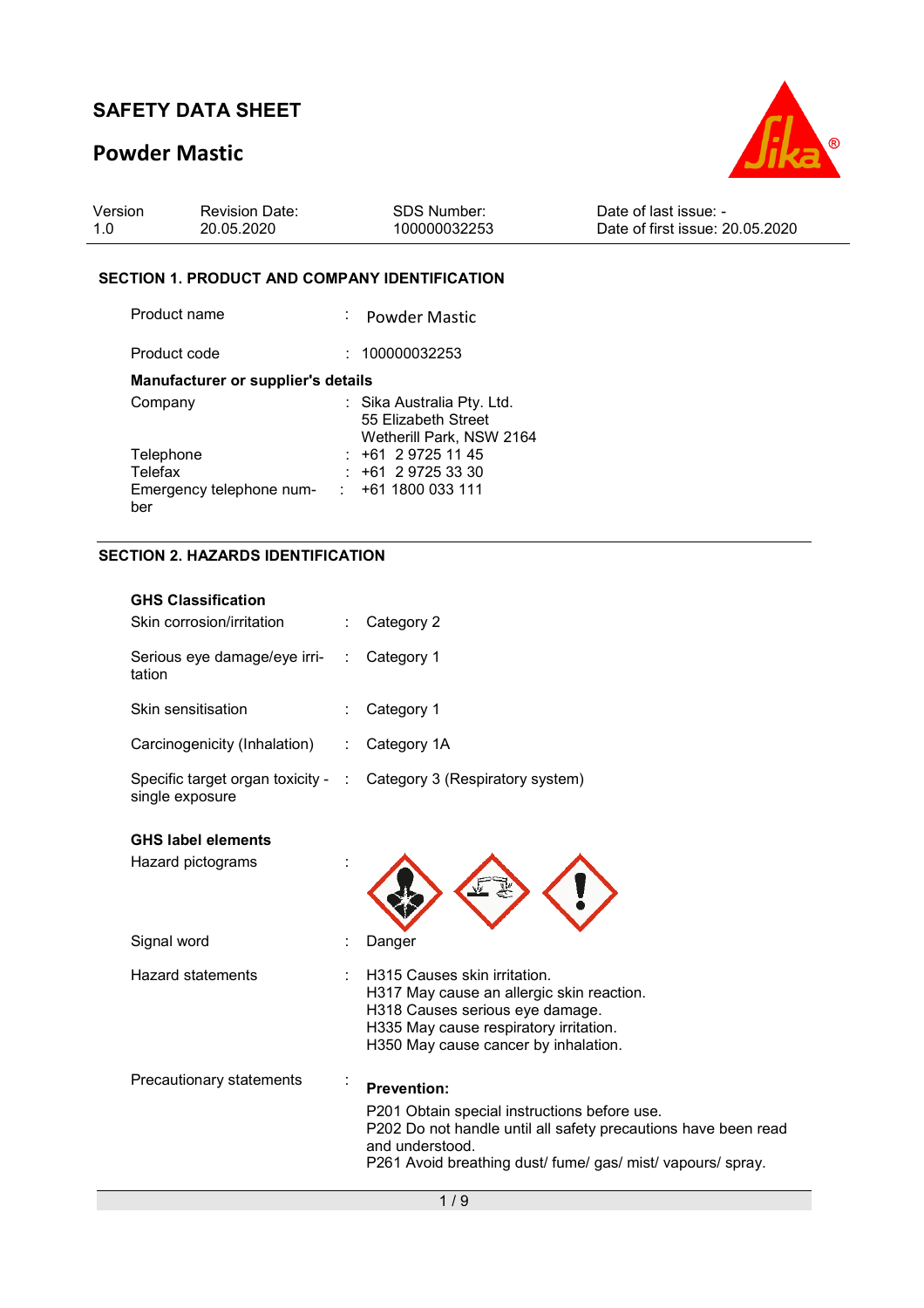## **Powder Mastic**



| Version | <b>Revision Date:</b><br>20.05.2020 | <b>SDS Number:</b><br>100000032253                                                                                                                                         | Date of last issue: -<br>Date of first issue: 20.05.2020                                                                                                                                                                                                                                                                                                                                                                                                                                                                                                                                                                                         |
|---------|-------------------------------------|----------------------------------------------------------------------------------------------------------------------------------------------------------------------------|--------------------------------------------------------------------------------------------------------------------------------------------------------------------------------------------------------------------------------------------------------------------------------------------------------------------------------------------------------------------------------------------------------------------------------------------------------------------------------------------------------------------------------------------------------------------------------------------------------------------------------------------------|
|         |                                     | P264 Wash skin thoroughly after handling.<br>P271 Use only outdoors or in a well-ventilated area.<br>the workplace.<br>P281 Use personal protective equipment as required. | P272 Contaminated work clothing should not be allowed out of<br>P280 Wear protective gloves/ eye protection/ face protection.                                                                                                                                                                                                                                                                                                                                                                                                                                                                                                                    |
|         |                                     | <b>Response:</b>                                                                                                                                                           |                                                                                                                                                                                                                                                                                                                                                                                                                                                                                                                                                                                                                                                  |
|         |                                     | CENTER or doctor/ physician.<br>attention.<br>vice/ attention.                                                                                                             | P302 + P352 IF ON SKIN: Wash with plenty of soap and water.<br>P304 + P340 + P312 IF INHALED: Remove victim to fresh air<br>and keep at rest in a position comfortable for breathing. Call a<br>POISON CENTER or doctor/ physician if you feel unwell.<br>P305 + P351 + P338 + P310 IF IN EYES: Rinse cautiously with<br>water for several minutes. Remove contact lenses, if present<br>and easy to do. Continue rinsing. Immediately call a POISON<br>P308 + P313 IF exposed or concerned: Get medical advice/<br>P333 + P313 If skin irritation or rash occurs: Get medical ad-<br>P362 Take off contaminated clothing and wash before reuse. |
|         |                                     | Storage:                                                                                                                                                                   |                                                                                                                                                                                                                                                                                                                                                                                                                                                                                                                                                                                                                                                  |
|         |                                     | tightly closed.<br>P405 Store locked up.                                                                                                                                   | P403 + P233 Store in a well-ventilated place. Keep container                                                                                                                                                                                                                                                                                                                                                                                                                                                                                                                                                                                     |
|         |                                     | Disposal:                                                                                                                                                                  |                                                                                                                                                                                                                                                                                                                                                                                                                                                                                                                                                                                                                                                  |
|         |                                     | disposal plant.                                                                                                                                                            | P501 Dispose of contents/ container to an approved waste                                                                                                                                                                                                                                                                                                                                                                                                                                                                                                                                                                                         |
|         |                                     | Other hazards which do not result in classification                                                                                                                        |                                                                                                                                                                                                                                                                                                                                                                                                                                                                                                                                                                                                                                                  |
|         | None known.                         |                                                                                                                                                                            |                                                                                                                                                                                                                                                                                                                                                                                                                                                                                                                                                                                                                                                  |

Substance / Mixture : Mixture :

**Components** 

| Chemical name               | CAS-No.    | Concentration (% w/w) |
|-----------------------------|------------|-----------------------|
| Quartz (SiO2)               | 14808-60-7 | $>= 60 - 5 = 100$     |
| Cement, portland, chemicals | 65997-15-1 | $>= 20 - 30$          |
| Limestone                   | 1317-65-3  | < 10                  |
| Quartz (SiO2) <5um          | 14808-60-7 | $>= 0.1 - 1.1$        |

### **SECTION 4. FIRST AID MEASURES**

| General advice | Move out of dangerous area.<br>Consult a physician.<br>Show this safety data sheet to the doctor in attendance. |
|----------------|-----------------------------------------------------------------------------------------------------------------|
| If inhaled     | Move to fresh air.                                                                                              |
|                | 2/9                                                                                                             |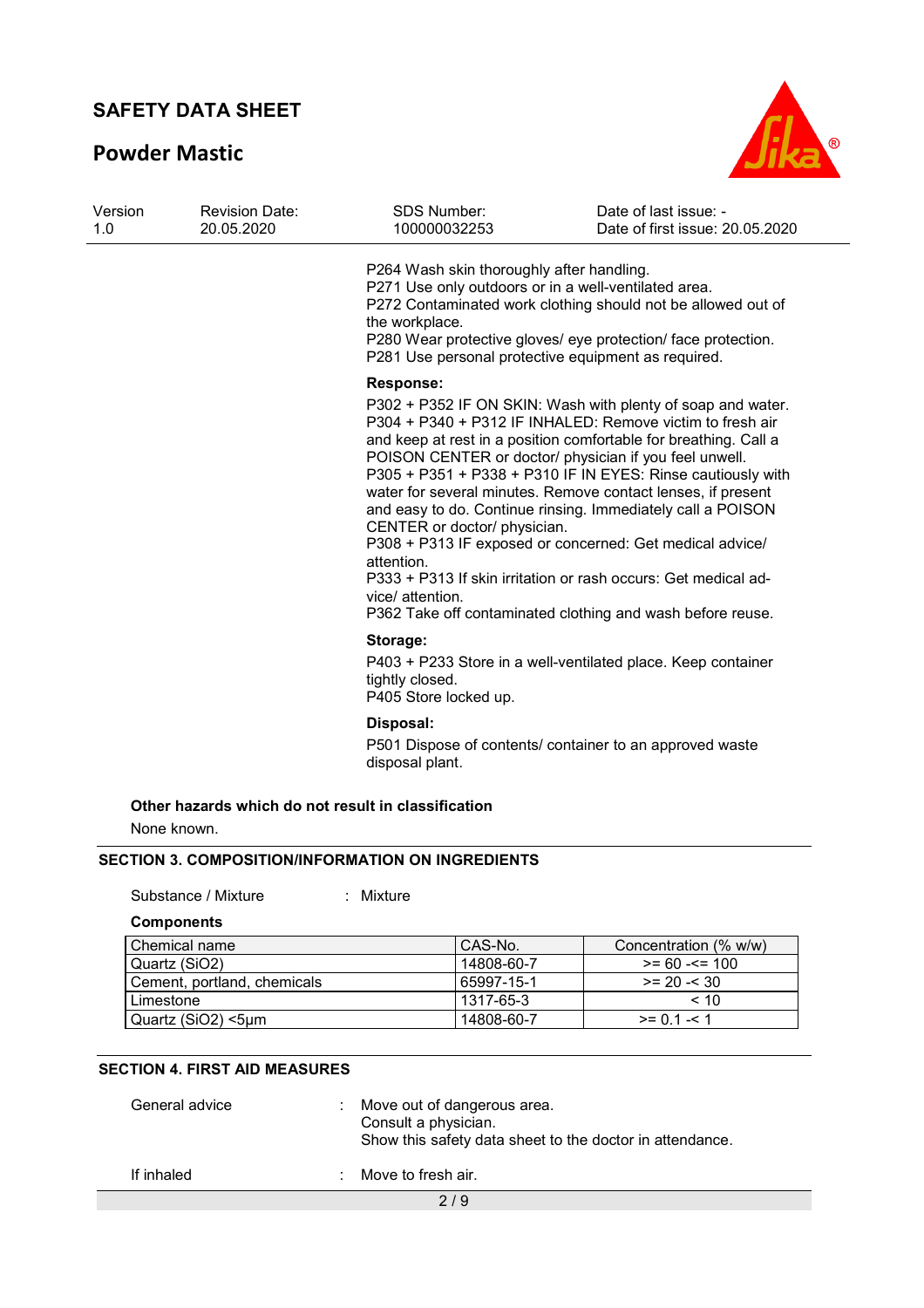## **Powder Mastic**



| Version<br>1.0                                                    | <b>Revision Date:</b><br>20.05.2020 |  | <b>SDS Number:</b><br>100000032253                                                                                                                                                                                                                                                                                                                                | Date of last issue: -<br>Date of first issue: 20.05.2020                                                               |  |
|-------------------------------------------------------------------|-------------------------------------|--|-------------------------------------------------------------------------------------------------------------------------------------------------------------------------------------------------------------------------------------------------------------------------------------------------------------------------------------------------------------------|------------------------------------------------------------------------------------------------------------------------|--|
|                                                                   | In case of skin contact             |  | Consult a physician after significant exposure.<br>Take off contaminated clothing and shoes immediately.<br>Wash off with soap and plenty of water.                                                                                                                                                                                                               |                                                                                                                        |  |
| In case of eye contact                                            |                                     |  | If symptoms persist, call a physician.<br>Small amounts splashed into eyes can cause irreversible tis-<br>sue damage and blindness.<br>In the case of contact with eyes, rinse immediately with plenty<br>of water and seek medical advice.<br>Continue rinsing eyes during transport to hospital.<br>Remove contact lenses.<br>Keep eye wide open while rinsing. |                                                                                                                        |  |
|                                                                   | If swallowed                        |  | Do not give milk or alcoholic beverages.<br>Obtain medical attention.                                                                                                                                                                                                                                                                                             | Clean mouth with water and drink afterwards plenty of water.<br>Never give anything by mouth to an unconscious person. |  |
| Most important symptoms<br>and effects, both acute and<br>delayed |                                     |  | irritant effects<br>sensitising effects<br>Cough<br>Respiratory disorder<br>Allergic reactions<br>Excessive lachrymation<br><b>Dermatitis</b><br>and symptoms.<br>Causes skin irritation.<br>May cause an allergic skin reaction.<br>Causes serious eye damage.<br>May cause respiratory irritation.<br>May cause cancer by inhalation.                           | See Section 11 for more detailed information on health effects                                                         |  |
|                                                                   | Notes to physician                  |  | Treat symptomatically.                                                                                                                                                                                                                                                                                                                                            |                                                                                                                        |  |

| ucts                    | Suitable extinguishing media : Use extinguishing measures that are appropriate to local cir-<br>cumstances and the surrounding environment.<br>Hazardous combustion prod- : No hazardous combustion products are known |
|-------------------------|------------------------------------------------------------------------------------------------------------------------------------------------------------------------------------------------------------------------|
| ods<br>for firefighters | Specific extinguishing meth- : Standard procedure for chemical fires.<br>Special protective equipment : In the event of fire, wear self-contained breathing apparatus.                                                 |

### **SECTION 6. ACCIDENTAL RELEASE MEASURES**

| Personal precautions, protec-:<br>tive equipment and emer-<br>gency procedures | Use personal protective equipment.<br>Avoid breathing dust.<br>Deny access to unprotected persons. |
|--------------------------------------------------------------------------------|----------------------------------------------------------------------------------------------------|
|                                                                                |                                                                                                    |

Environmental precautions : Do not flush into surface water or sanitary sewer system.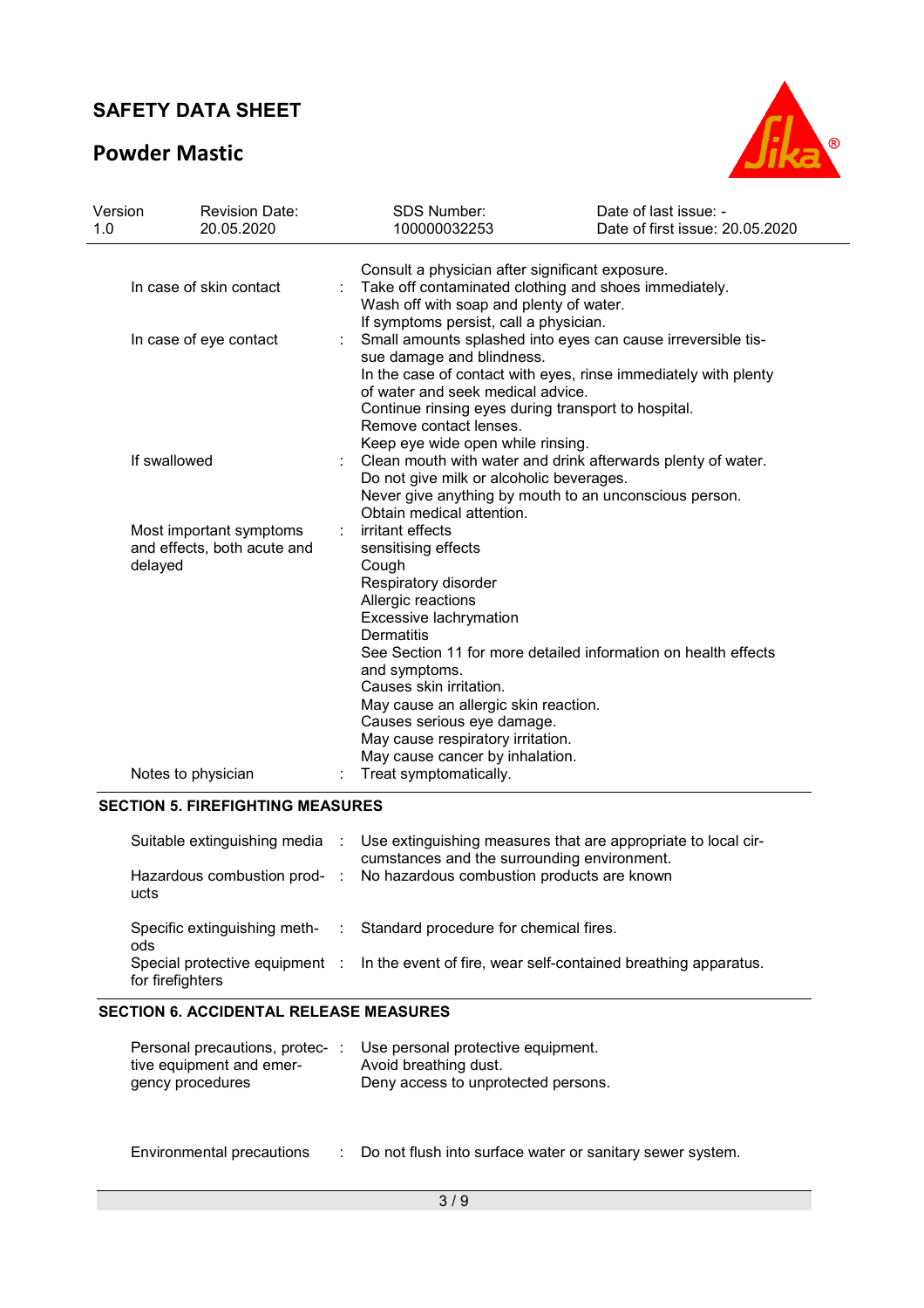# **Powder Mastic**



| Version<br>1.0 | <b>Revision Date:</b><br>20.05.2020                      |  | <b>SDS Number:</b><br>100000032253                                                                                                                                                                                                                                                                                                                                                                                                                                                                                                                               | Date of last issue: -<br>Date of first issue: 20.05.2020 |  |
|----------------|----------------------------------------------------------|--|------------------------------------------------------------------------------------------------------------------------------------------------------------------------------------------------------------------------------------------------------------------------------------------------------------------------------------------------------------------------------------------------------------------------------------------------------------------------------------------------------------------------------------------------------------------|----------------------------------------------------------|--|
|                | Methods and materials for<br>containment and cleaning up |  | Pick up and arrange disposal without creating dust.<br>Keep in suitable, closed containers for disposal.                                                                                                                                                                                                                                                                                                                                                                                                                                                         |                                                          |  |
|                | <b>SECTION 7. HANDLING AND STORAGE</b>                   |  |                                                                                                                                                                                                                                                                                                                                                                                                                                                                                                                                                                  |                                                          |  |
|                | Advice on protection against<br>fire and explosion       |  | Avoid dust formation.<br>Provide appropriate exhaust ventilation at places where dust<br>is formed.                                                                                                                                                                                                                                                                                                                                                                                                                                                              |                                                          |  |
|                | Advice on safe handling                                  |  | Do not breathe vapours/dust.<br>Avoid exceeding the given occupational exposure limits (see<br>section 8).<br>Do not get in eyes, on skin, or on clothing.<br>For personal protection see section 8.<br>Persons with a history of skin sensitisation problems or asth-<br>ma, allergies, chronic or recurrent respiratory disease should<br>not be employed in any process in which this mixture is being<br>used.<br>Smoking, eating and drinking should be prohibited in the ap-<br>plication area.<br>Follow standard hygiene measures when handling chemical |                                                          |  |
|                | Hygiene measures                                         |  | products<br>Handle in accordance with good industrial hygiene and safety<br>practice.<br>When using do not eat or drink.<br>When using do not smoke.<br>Wash hands before breaks and at the end of workday.                                                                                                                                                                                                                                                                                                                                                      |                                                          |  |
|                | Conditions for safe storage                              |  | Store in original container.<br>Keep in a well-ventilated place.<br>Observe label precautions.<br>Store in accordance with local regulations.                                                                                                                                                                                                                                                                                                                                                                                                                    |                                                          |  |
|                | Further information on stor-<br>age stability            |  | Keep in a dry place.                                                                                                                                                                                                                                                                                                                                                                                                                                                                                                                                             |                                                          |  |

### **SECTION 8. EXPOSURE CONTROLS/PERSONAL PROTECTION**

| Components                  | CAS-No.                                                             | Value type                           | Control parame-                                                     | <b>Basis</b> |
|-----------------------------|---------------------------------------------------------------------|--------------------------------------|---------------------------------------------------------------------|--------------|
|                             |                                                                     | (Form of                             | ters / Permissible                                                  |              |
|                             |                                                                     |                                      |                                                                     |              |
|                             |                                                                     | exposure)                            | concentration                                                       |              |
| Quartz (SiO2)               | 14808-60-7                                                          | TWA (Res-                            | $0.1 \text{ mg/m}$ 3                                                | AU OEL       |
|                             |                                                                     | pirable dust)                        |                                                                     |              |
| Cement, portland, chemicals | 65997-15-1                                                          | <b>TWA</b>                           | $10 \text{ mg/m}$                                                   | AU OEL       |
|                             |                                                                     |                                      | Further information: This value is for inhalable dust containing no |              |
|                             |                                                                     | asbestos and < 1% crystalline silica |                                                                     |              |
| Limestone                   | 1317-65-3                                                           | <b>TWA</b>                           | $10 \text{ mg/m}$                                                   | AU OEL       |
|                             |                                                                     |                                      | (Calcium car-                                                       |              |
|                             |                                                                     |                                      |                                                                     |              |
|                             |                                                                     |                                      | bonate)                                                             |              |
|                             | Further information: This value is for inhalable dust containing no |                                      |                                                                     |              |
|                             |                                                                     | asbestos and < 1% crystalline silica |                                                                     |              |
| Quartz (SiO2) <5um          | 14808-60-7                                                          | TWA (Res-                            | $0.1 \text{ mg/m}$                                                  | AU OEL       |

### **Components with workplace control parameters**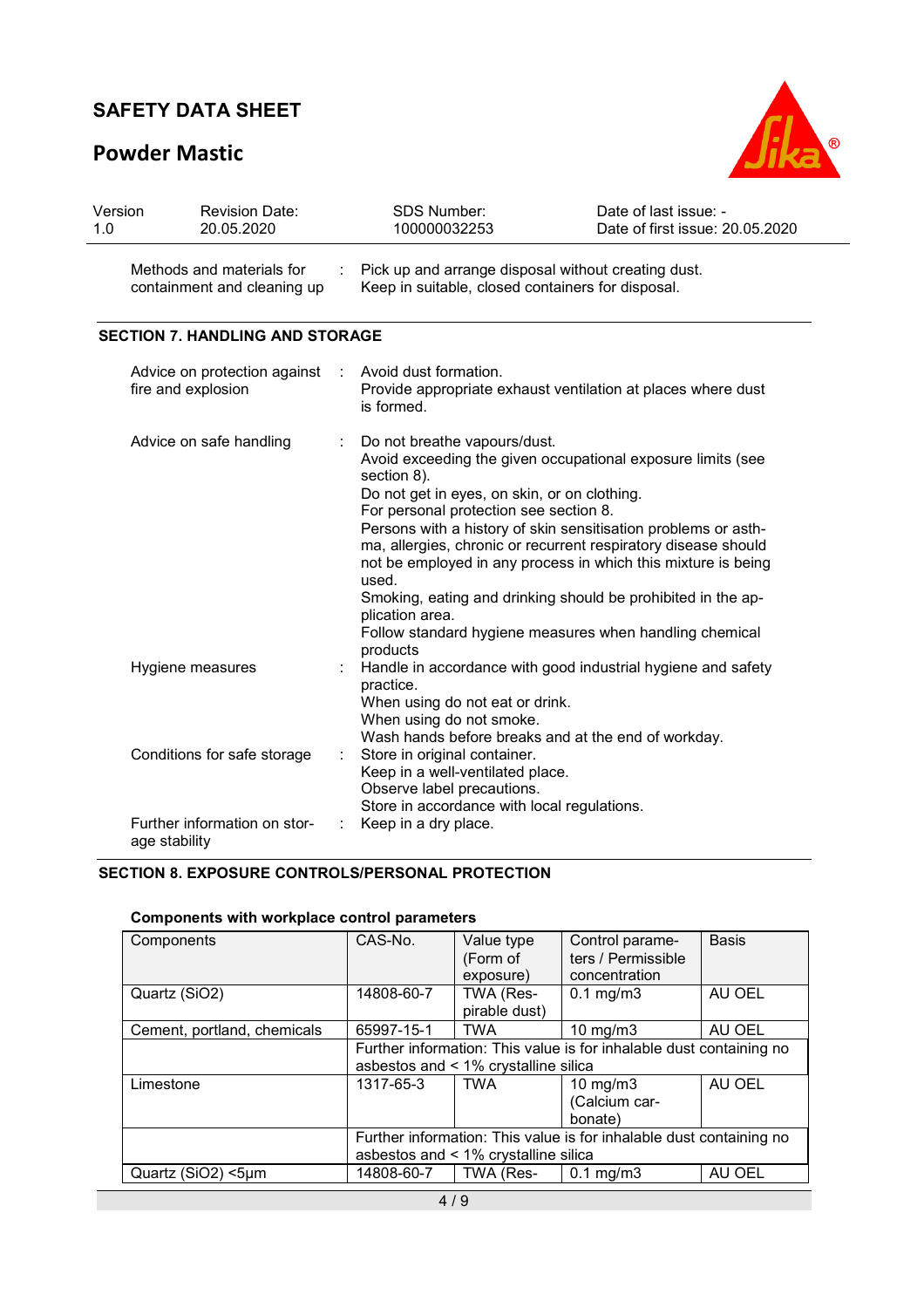# **Powder Mastic**



| Version | <b>Revision Date:</b>                     | <b>SDS Number:</b>                                                                                                                                                                                                                                                            | Date of last issue: -                                                                                                                                                                                                                                        |
|---------|-------------------------------------------|-------------------------------------------------------------------------------------------------------------------------------------------------------------------------------------------------------------------------------------------------------------------------------|--------------------------------------------------------------------------------------------------------------------------------------------------------------------------------------------------------------------------------------------------------------|
| 1.0     | 20.05.2020                                | 100000032253                                                                                                                                                                                                                                                                  | Date of first issue: 20.05.2020                                                                                                                                                                                                                              |
|         |                                           | pirable dust)                                                                                                                                                                                                                                                                 |                                                                                                                                                                                                                                                              |
|         | Appropriate engineering<br>controls       | Avoid dust formation.<br>is formed.                                                                                                                                                                                                                                           | Provide appropriate exhaust ventilation at places where dust                                                                                                                                                                                                 |
|         | Personal protective equipment             |                                                                                                                                                                                                                                                                               |                                                                                                                                                                                                                                                              |
|         | Respiratory protection<br>Hand protection | exposure levels, the hazards of the product and the safe<br>working limits of the selected respirator.<br>particulate filter P<br>Chemical-resistant, impervious gloves complying with an<br>essary.<br>Follow AS/NZS 1337.1<br>Recommended: Butyl rubber, PVC, cotton gloves | In case of inadequate ventilation wear respiratory protection.<br>Respirator selection must be based on known or anticipated<br>approved standard should be worn at all times when handling<br>chemical products if a risk assessment indicates this is nec- |
|         | Eye protection                            | Safety goggles<br>Wear suitable face shield.                                                                                                                                                                                                                                  |                                                                                                                                                                                                                                                              |
|         | Skin and body protection                  | clothing, long trousers)<br><b>Follow AS 2210:3</b>                                                                                                                                                                                                                           | Protective clothing (e.g. safety shoes, long-sleeved working                                                                                                                                                                                                 |

### **SECTION 9. PHYSICAL AND CHEMICAL PROPERTIES**

| Appearance<br>Colour<br>Odour<br><b>Odour Threshold</b>                 |    | powder<br>off-white<br>No data available<br>No data available |
|-------------------------------------------------------------------------|----|---------------------------------------------------------------|
| рH                                                                      | ۰  | No data available                                             |
| Melting point/range / Freezing :                                        |    | No data available                                             |
| point<br>Boiling point/boiling range                                    |    | No data available                                             |
| Flash point                                                             |    | No data available                                             |
| Evaporation rate                                                        |    | No data available                                             |
| Flammability (solid, gas)                                               | ÷  | No data available                                             |
| Upper explosion limit / Upper : No data available<br>flammability limit |    |                                                               |
| Lower explosion limit / Lower : No data available<br>flammability limit |    |                                                               |
| Vapour pressure                                                         |    | No data available                                             |
| Relative vapour density                                                 |    | No data available                                             |
| Density                                                                 | t. | ca. 1.2 g/cm3 (20 °C (68 °F))                                 |
|                                                                         |    | 5/9                                                           |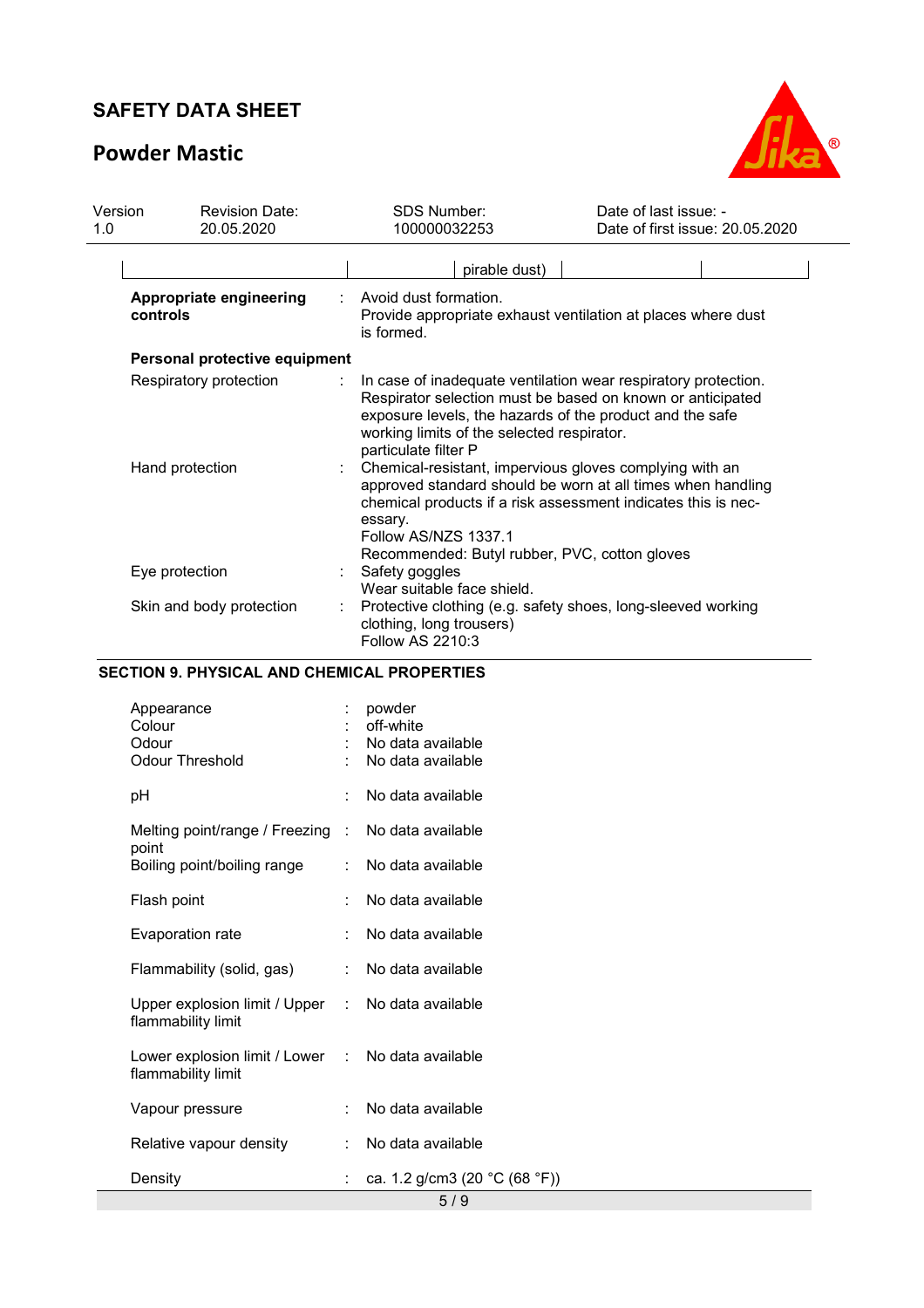## **Powder Mastic**



| Version<br>1.0 |                 | <b>Revision Date:</b><br>20.05.2020 |   | <b>SDS Number:</b><br>100000032253                                                                                                                                        | Date of last issue: -<br>Date of first issue: 20.05.2020 |
|----------------|-----------------|-------------------------------------|---|---------------------------------------------------------------------------------------------------------------------------------------------------------------------------|----------------------------------------------------------|
|                |                 |                                     |   |                                                                                                                                                                           |                                                          |
|                | Solubility(ies) | Water solubility                    |   | No data available                                                                                                                                                         |                                                          |
|                |                 | Solubility in other solvents :      |   | No data available                                                                                                                                                         |                                                          |
|                | octanol/water   | Partition coefficient: n-           |   | No data available                                                                                                                                                         |                                                          |
|                |                 | Auto-ignition temperature           |   | No data available                                                                                                                                                         |                                                          |
|                |                 | Decomposition temperature           | ÷ | No data available                                                                                                                                                         |                                                          |
|                | Viscosity       | Viscosity, dynamic                  |   | No data available                                                                                                                                                         |                                                          |
|                |                 | Viscosity, kinematic                |   | No data available                                                                                                                                                         |                                                          |
|                |                 | <b>Explosive properties</b>         |   | No data available                                                                                                                                                         |                                                          |
|                |                 | Oxidizing properties                |   | No data available                                                                                                                                                         |                                                          |
|                |                 | Volatile organic compounds          |   | : Directive 2010/75/EU of 24 November 2010 on industrial<br>emissions (integrated pollution prevention and control)<br>Volatile organic compounds (VOC) content: < 0.01 % |                                                          |

### **SECTION 10. STABILITY AND REACTIVITY**

| Reactivity<br>Chemical stability                                                                              | : No dangerous reaction known under conditions of normal use.<br>: The product is chemically stable.<br>Possibility of hazardous reac- : No hazards to be specially mentioned. |
|---------------------------------------------------------------------------------------------------------------|--------------------------------------------------------------------------------------------------------------------------------------------------------------------------------|
| tions<br>Conditions to avoid<br>Incompatible materials<br>No decomposition if stored and applied as directed. | : No data available<br>$\therefore$ see section 7.                                                                                                                             |

#### **SECTION 11. TOXICOLOGICAL INFORMATION**

#### **Acute toxicity**

Not classified based on available information.

#### **Skin corrosion/irritation**

Causes skin irritation.

### **Serious eye damage/eye irritation**

Causes serious eye damage.

#### **Respiratory or skin sensitisation**

#### **Skin sensitisation**

May cause an allergic skin reaction.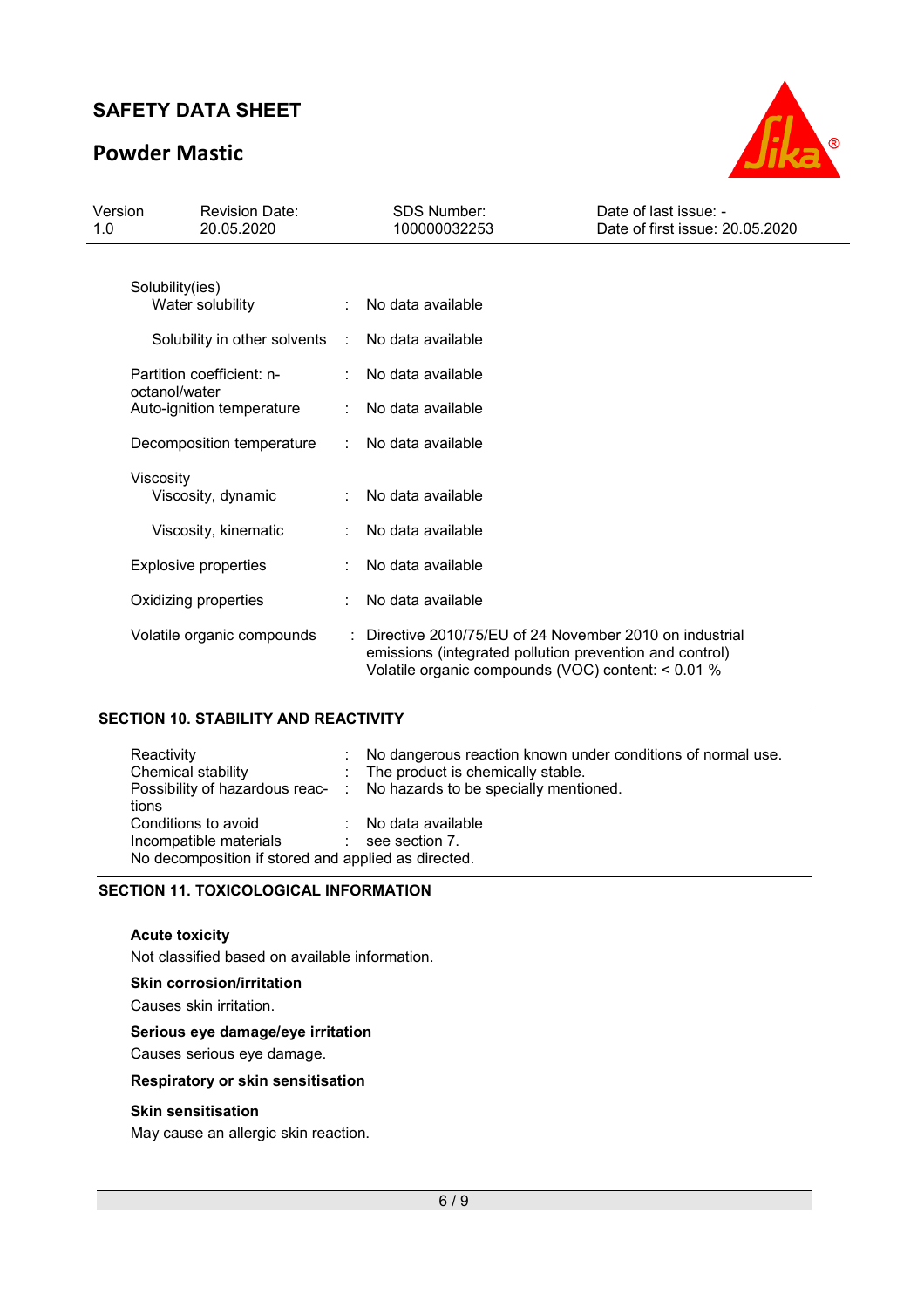## **Powder Mastic**



| Version | <b>Revision Date:</b> | <b>SDS Number:</b> | Date of last issue: -           |
|---------|-----------------------|--------------------|---------------------------------|
| 1.0     | 20.05.2020            | 100000032253       | Date of first issue: 20.05.2020 |
|         |                       |                    |                                 |

#### **Respiratory sensitisation**

Not classified based on available information.

#### **Chronic toxicity**

**Germ cell mutagenicity**  Not classified based on available information.

#### **Carcinogenicity**

May cause cancer by inhalation.

#### **Reproductive toxicity**

Not classified based on available information.

### **STOT - single exposure**

May cause respiratory irritation.

### **STOT - repeated exposure**

Not classified based on available information.

#### **Aspiration toxicity**

Not classified based on available information.

### **SECTION 12. ECOLOGICAL INFORMATION**

| <b>Ecotoxicity</b><br>No data available                                                                  |
|----------------------------------------------------------------------------------------------------------|
| Persistence and degradability<br>No data available                                                       |
| <b>Bioaccumulative potential</b><br>No data available                                                    |
| <b>Mobility in soil</b><br>No data available                                                             |
| Other adverse effects                                                                                    |
| <b>Product:</b><br>Additional ecological infor- : There is no data available for this product.<br>mation |

### **SECTION 13. DISPOSAL CONSIDERATIONS**

| <b>Disposal methods</b> |                                                                                                 |
|-------------------------|-------------------------------------------------------------------------------------------------|
| Waste from residues     | : Do not contaminate ponds, waterways or ditches with chemi-<br>cal or used container.          |
|                         | Send to a licensed waste management company.                                                    |
| Contaminated packaging  | : Empty remaining contents.                                                                     |
|                         | Dispose of as unused product.                                                                   |
|                         | Do not re-use empty containers.                                                                 |
|                         | If potential for exposure exists refer to Section 8 for specific personal protective equipment. |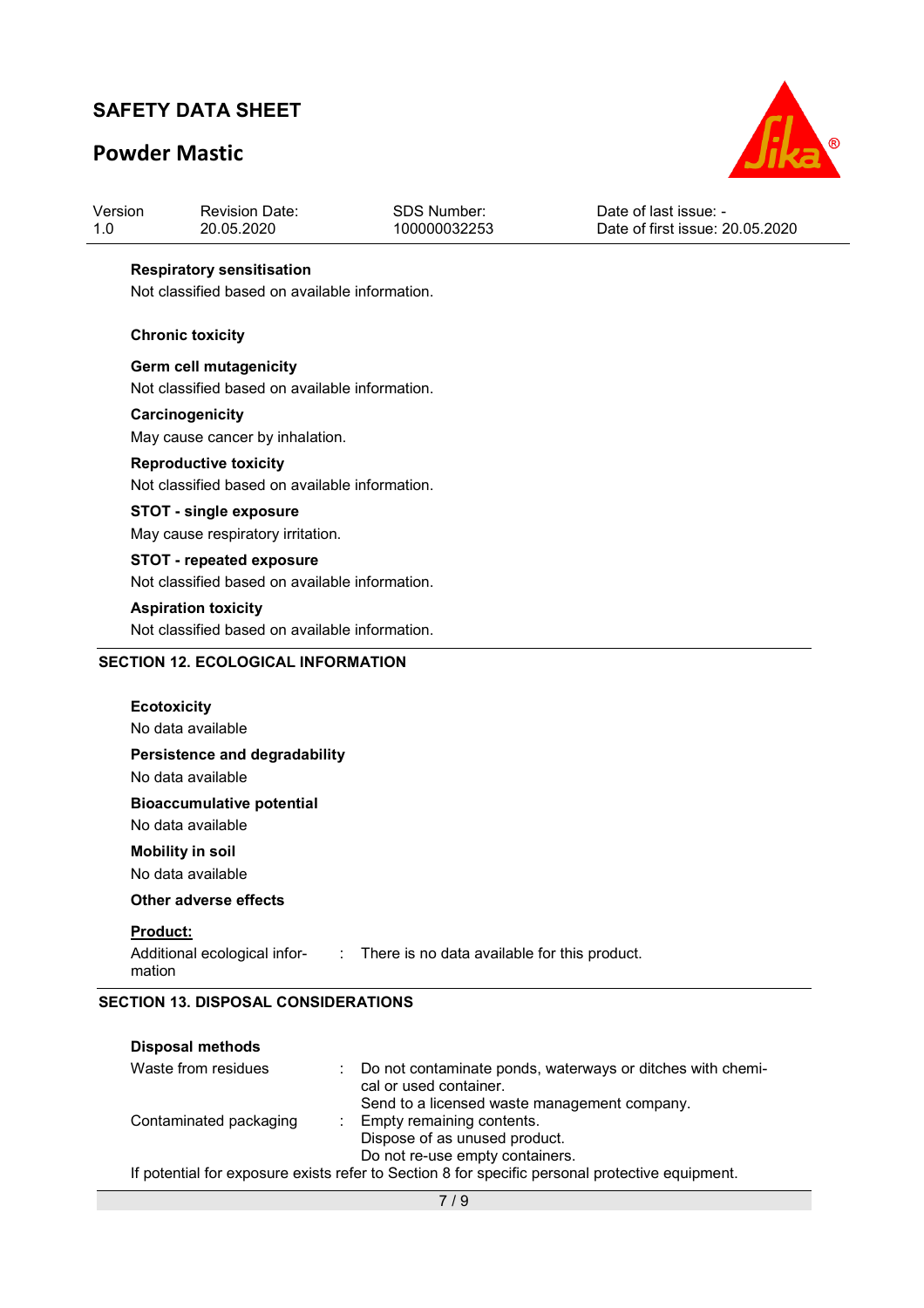## **Powder Mastic**



| Version | <b>Revision Date:</b> | SDS Number:  | Date of last issue: -           |
|---------|-----------------------|--------------|---------------------------------|
| 1.0     | 20.05.2020            | 100000032253 | Date of first issue: 20.05.2020 |

#### **SECTION 14. TRANSPORT INFORMATION**

#### **International Regulations**

**UNRTDG**

Not regulated as a dangerous good

**IATA-DGR**

Not regulated as a dangerous good

**IMDG-Code** Not regulated as a dangerous good

### **Transport in bulk according to Annex II of MARPOL 73/78 and the IBC Code**

Not applicable for product as supplied.

#### **National Regulations**

#### **ADG**

Not regulated as a dangerous good

#### **SECTION 15. REGULATORY INFORMATION**

#### **Safety, health and environmental regulations/legislation specific for the substance or mixture**

| Standard for the Uniform<br>Scheduling of Medicines and<br>Poisons                             | No poison schedule number allocated |                                                                                                                                                                                   |  |  |  |
|------------------------------------------------------------------------------------------------|-------------------------------------|-----------------------------------------------------------------------------------------------------------------------------------------------------------------------------------|--|--|--|
| International Chemical Weapons Convention (CWC)<br>Schedules of Toxic Chemicals and Precursors |                                     | Not applicable                                                                                                                                                                    |  |  |  |
| <b>Prohibition/Licensing Requirements</b>                                                      |                                     | $\therefore$ There is no applicable prohibition or<br>notification/licensing requirements,<br>including for carcinogens under<br>Commonwealth, State or Territory<br>legislation. |  |  |  |

#### **The components of this product are reported in the following inventories:**

AICS **:** On the inventory, or in compliance with the inventory

### **SECTION 16. OTHER INFORMATION**

| <b>Revision Date</b><br>Date format     |  | 20.05.2020<br>$:$ dd.mm.yyyy                                              |  |
|-----------------------------------------|--|---------------------------------------------------------------------------|--|
| <b>Full text of other abbreviations</b> |  |                                                                           |  |
| AU OEL                                  |  | : Australia. Workplace Exposure Standards for Airborne Con-<br>taminants. |  |
| AU OEL / TWA                            |  | : Exposure standard - time weighted average                               |  |